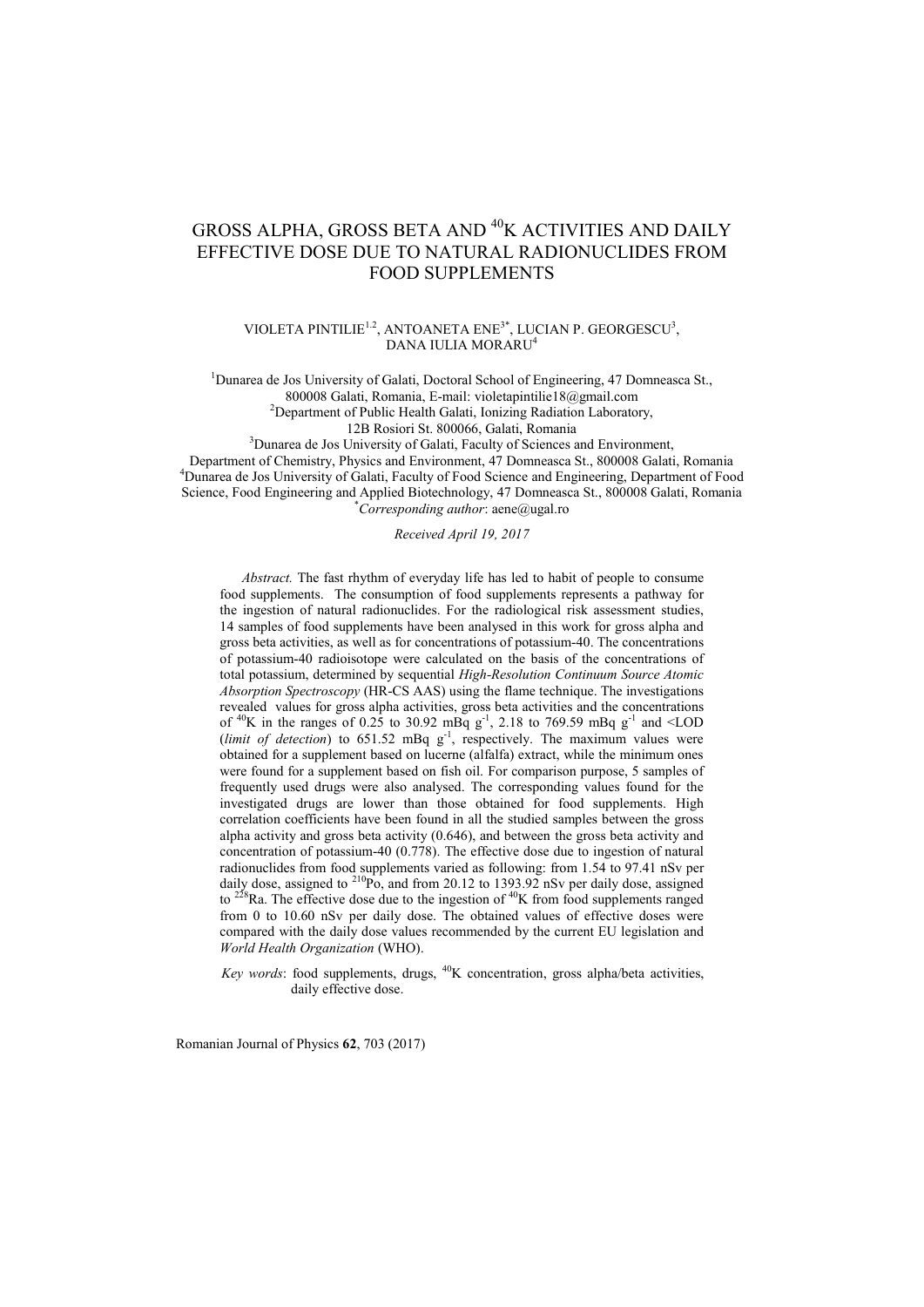# **1. INTRODUCTION**

The consumption of food supplements and drugs became a necessity in people's lives. On one hand, food supplements are used for increasing the neuropsychological and physical capacities and for coping with stress; on the other hand, drugs are used for health improvements. People consume the food supplements for a few reasons: to balance the diet, relatively low cost, accessibility (the procurement without the medical prescription), natural origin and as alternative medicines without side effects [1]. Also, the medicinal plants are consumed for their therapeutic effect. Furthermore, it is estimated that 25% of the prescribed drugs worldwide are of plant origin, and 121 active substances are used in them [2].

Provision of European Directive 2002/46/CE [3] were transposed in Romanian national legislation through the Order no. 1069/2007 by norms regarding the food supplements [4].

Due to the demands of modern life, people tend to have an unbalanced diet that fails to bring them all the nutrients which they need. Food supplements are products whose purpose is to supplement the normal diet, being concentrated sources of nutrients or other substances with a nutritional or physiological effect, alone or in combination, marketed in dose form [4].

From the definitions of *Food and Drug Administration* (FDA) – an agency within the U.S. Department of Health and Human Services – these are called "dietary supplements" [5]. Food science defines the food supplements as specific products used to ensure a balanced diet, by facilitating the intake of those nutrients which are not present in the unbalanced or inadequate practiced diet. Of all the food supplements, multivitamins and preparations containing, along with vitamins, multiminerals are most consumed and a lot of multivitamin – multimineral dietary supplement products with various compositions are available aiming to compensate the possible deficiencies in human intake of these elements in diet [6].

Drug is any substance (human, animal, vegetal or chemical origin) or combination of substances which may be used or administered to humans or to restoring, correcting or modifying physiological functions by exerting a pharmacological, immunological or metabolic action, or to making a medical diagnosis [7]. The most used drugs are: cardiovascular, antibiotics, psychostimulants, analgesic drugs, and those used in the treatment of disorders of the gastro-intestinal tract.

The extraction of active principles from natural sources, in order to obtain the food supplements, is carried out along with the transfer of natural radionuclides in the final product. The natural radionuclides from natural sources used to obtain food supplements come from the natural decay chains  $^{238}$ U,  $^{232}$ Th,  $^{235}$ U, and from the contribution of  $40K$ . Therefore, the consumption of food supplements along with the consumption of food and drinking water [8, 9] is a pathway to ingestion of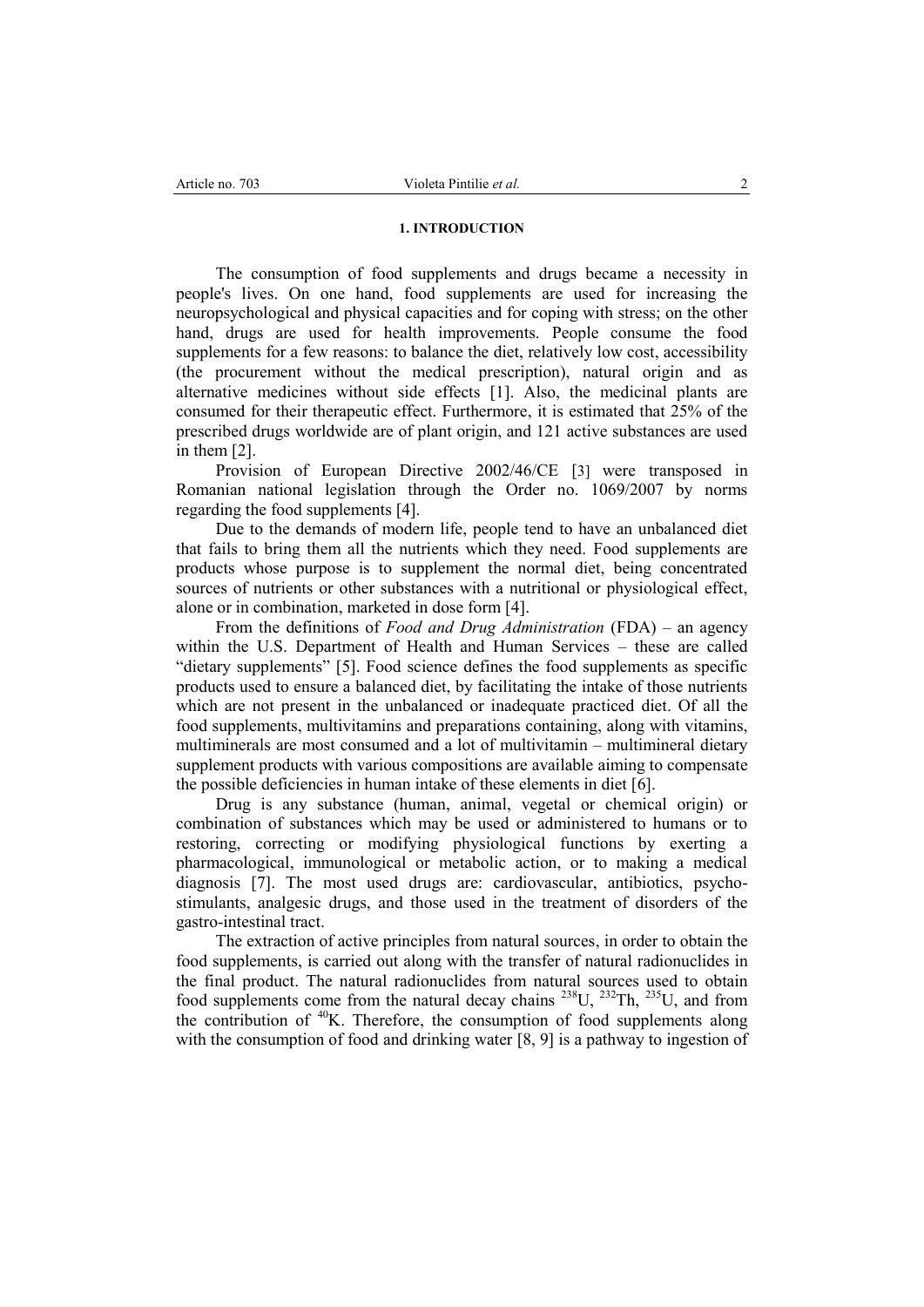natural radionuclides. The *United Nations Scientific Committee on the Effects of Atomic Radiation* (UNSCEAR) estimated that the exposure of the population to ionizing radiation from natural sources is 2.4 mSv  $y^{-1}$ : 0.3 mSv  $y^{-1}$  is due to ingestion of food and drinking water,  $0.4$  mSv y<sup>-1</sup> to cosmic rays,  $0.5$  mSv y<sup>-1</sup> to terrestrial gamma rays and  $1.2 \text{ mSv y}^{-1}$  to radon [10].

There are very scarce data in the literature about the radioactive content of food supplements. The aim of the present work was to determine the gross alpha and gross beta activities and the concentration of  ${}^{40}$ K from food supplements and to assess the effective dose received by people through this intake.

### **2. EXPERIMENTAL**

### 2.1. STUDIED AREA AND SAMPLING

Two types of samples were used for this study. Fourteen samples of food supplements, called "natural supplements", and five drugs have been analyzed. All the investigated food supplements and drugs are notified and approved by Ministry of Health of Romania. The samples was collected from various pharmacies of Galati County, Romania, during November 2015. There were selected food supplements of natural provenance in order to determine the gross alpha and gross beta activity and the concentration of  ${}^{40}K$ , as a preliminary screening of natural radioactivity from these. Also, five drugs of synthetic origin were analysed in order to compare their results with results obtained for food supplements.

The samples were dried up to  $105\degree C$  and then calcined, by gradually increasing the temperature up to 450  $\degree$ C to reduce the volume of the sample and to remove the organic matter. The resulted ashes were used to determine the gross alpha activities, gross beta activities, and the specific activities of  ${}^{40}$ K.

# 2.2. MEASUREMENT OF GROSS ALPHA AND GROSS BETA ACTIVITY

For gross alpha and gross beta measurements, about 50 mg ash was uniformly distributed onto stainless planchet with the aid of a few drops of acetone, then this was dried at room temperature.

The gross alpha and gross beta activity was measured using the low background MPC-2000-DP counting system with a ZnS dual phosphor detector, calibrated at Horia Hulubei National Institute of R&D in Physics and Nuclear Engineering (IFIN-HH), Magurele, Romania. For current calibration, at Ionizing Radiation Laboratory, Department of Public Health Galati, a  $^{241}$ Am reference source (serial: 2830) and a  $^{90}Sr/^{90}Y$  reference source (serial: 9891) are used. Each sample was measured ten times, for 100 minutes.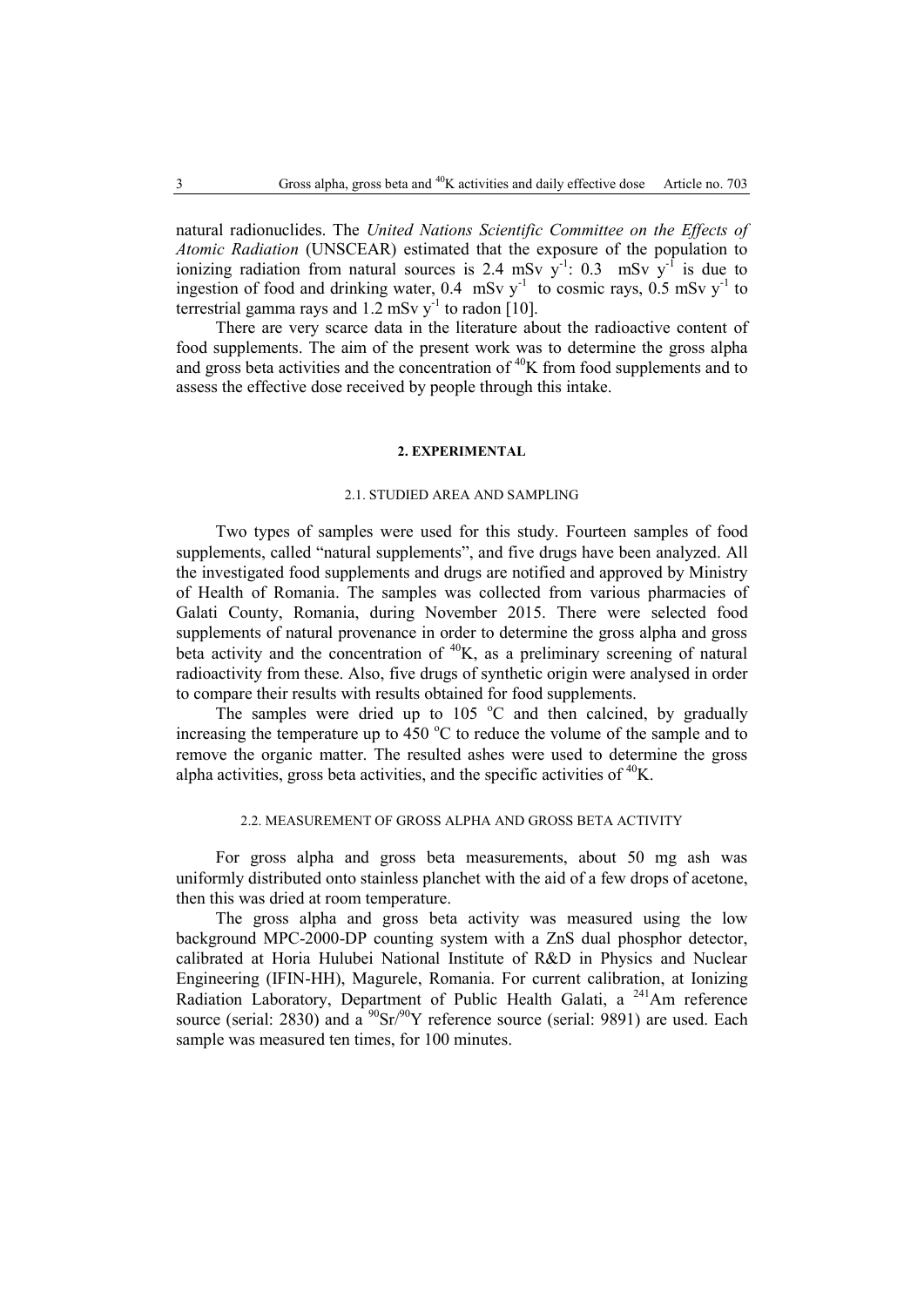In order to calculate the gross alpha and gross beta activity from food supplements and drugs, it was used the formula:

$$
A_{\alpha/\beta} = \frac{(R - R_0) \times m}{m_1 \times \varepsilon \times M} \quad (Bq \ g^{-1})
$$
 (1)

where  $A_{\alpha/\beta}$  is the gross alpha/beta activity of the measured sample (Bq g<sup>-1</sup>), fresh weight, *R* is the rate of alpha or beta measurement for the sample (counts  $s^{-1}$ ),  $R_0$  is the rate of alpha, beta, respectively, measured for background (counts  $s^{-1}$ ), *m* is the quantity of the ash resulted from the calcination of the fresh sample (g),  $m_l$  is the weight of residue transferred to a stainless steel planchet for measurements (g), *ε* is the efficiency of the detector, and  $M$  is the weight of the fresh sample (g).

### 2.3. MEASUREMENT OF THE SPECIFIC ACTIVITY OF <sup>40</sup>K

The mass of the ash used for the determination of the concentration of  ${}^{40}$ K was about 0.15 g. This ash was solved with a mixture of HCl  $(37%)$  and HNO<sub>3</sub> (65 %) at 200 °C for 1 hour, then the resulted solution was evaporated near dryness. After that, the residue was dissolved with  $HNO<sub>3</sub>$  (65%). The resulting solutions were transferred to a 50-mL volumetric flask and diluted to volume using high purity water (18.2 MΩ⋅cm electrical resistivity at 25 °C).

The concentration of total potassium was determined by the new sequential High-Resolution Continuum Source Atomic Absorption Spectroscopy (HR-CS AAS) at INPOLDE laboratories at Dunarea de Jos University of Galati, using a ContrAA700 (Analytik Jena, Germany) spectrometer equipped with a 300 W xenon short-arc lamp as continuum radiation source, through the flame atomization technique. HR-CS AAS technique is considered to be a novel, simple, fast, reliable and feasible approach to analyze essential elements in food products [6].

The type of used atomization flame was oxidant air/acetylene with the following parameters: fuel flow rate  $80$  L  $h^{-1}$  and burner height of 8 mm.

Each sample was analysed in duplicate for total potassium content. Quantification was performed using the linear calibration technique. Measurements were carried out at a wavelength of 766.4908 nm (main line, with relative sensitivity of 100%), using a spectral range of 200 nm and a wavelength integrated absorbance over the center pixel (CP) corresponding to  $\text{CP} \pm 2$  (5 pixels) for signal evaluation. The ASpect CS 2.1.0.0 software was employed to control the system.

A linear calibration curve of absorbance *versus* concentration of potassium was prepared from stock standard solution for AAS, TraceCERT, 1000 mg/L in 2%  $HNO<sub>3</sub>$  Suprapur grade (Sigma-Aldrich). The correlation coefficient  $(R<sup>2</sup>)$  obtained in the linear least square fit of the calibration points was 0.9981, the value of LOD (limit of detection) was 0.0170 ppm, and the relative standard deviation (RSD) was  $0.1-1.1 \%$ .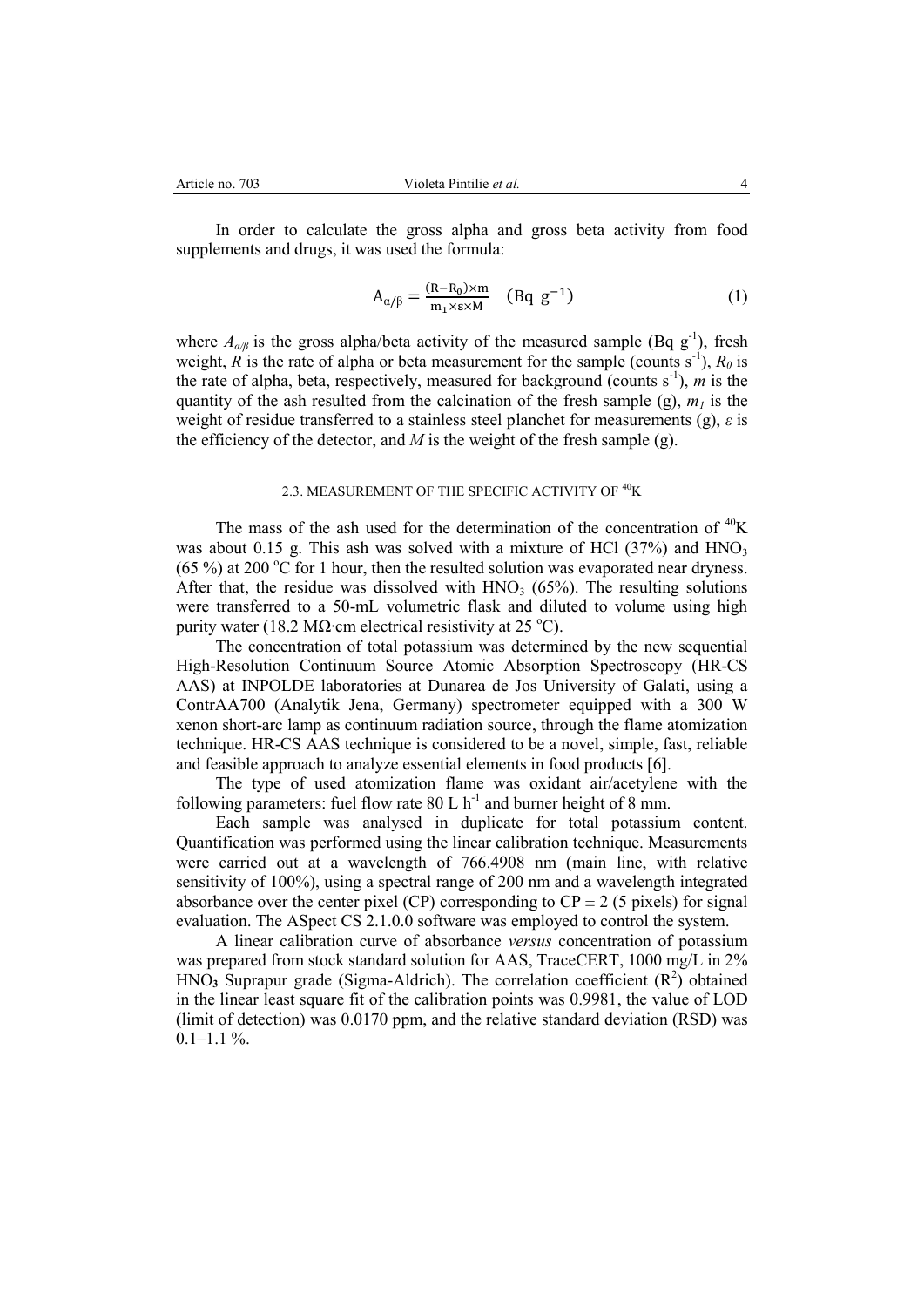The concentration of  $40K$  from food supplements and drugs was calculated with the formula:

$$
A_{40K} = \frac{c_K \times m \times 0.0307}{m_2 \times M} \text{ (Bq g-1)}.
$$
 (2)

where  $A_{40K}$  is the specific activity of <sup>40</sup>*K* measured sample (Bq g<sup>-1</sup>) fresh weight,  $c_K$ is the concentration of total potassium in the sample (mg), *m* is the quantity of the ash resulted from to calcine of the fresh sample (g), 0.0307 is specific activity of potassium-40 (Bq mg<sup>-1</sup>),  $m_2$  is the weight of ash took for the measurement using Atomic Absorption Spectroscopy, and *M* is the fresh mass of the sample (food supplements or drugs).

### **3. RESULTS AND DISCUSSIONS**

# 3.1. GROSS ALPHA, GROSS BETA AND <sup>40</sup>K CONCENTRATION ACTIVITY

The samples, labeled FS1-FS14 and D1-D5, are food supplements and drugs, respectively. Gross alpha and gross beta activities, and concentrations of  ${}^{40}K$ , in the food supplement and drugs determined in this study are presented in Table 1. The results are associated with the expanded uncertainty for coverage factor  $k = 2$ .

The gross alpha activity from food supplements and drugs ranged from  $(0.251 \pm 0.060)$  to  $(30.924 \pm 7.422)$  mBq  $g^{-1}$ , and from  $(0.370 \pm 0.089)$  to  $(13.165\pm3.160)$  mBq  $g^{-1}$ , respectively. The gross beta activity from food supplements and drugs ranged from  $(2.184\pm0.328)$  to  $(769.592\pm115.439)$  mBq g<sup>-1</sup>, and from  $(10.581 \pm 1.587)$  to  $(83.719 \pm 12.558)$  mBq g<sup>-1</sup>, respectively.

The maximum values for the concentration of  $40K$  were found in the food supplements as being  $651.524 \pm 58.637$  mBq g<sup>-1</sup>, while in the drug samples set the concentrations of <sup>40</sup>K were below 0.279 $\pm$ 0.024 mBq g<sup>-1</sup>.

For all the studied samples the gross beta activity is higher than gross alpha activity, as also found for water samples in a previous study [8]. The analyses showed that the concentrations of <sup>40</sup>K were under the *limit of detection* (LOD) for three samples, one of food supplements and two of drugs.

There are very scarce data in the literature about the radioactive content of food supplements. Most food supplements are made based on the extracts from natural sources. The values for gross alpha and gross beta activities from some medicinal plants commonly used in Romania ranged from 3.20 to 10.75 Bq kg<sup>-1</sup> and from  $214.50$  to  $429.40$  Bq kg<sup>-1</sup>, respectively, as found by Oprea and co-workers (2011), [11]. Jevremovic *et al.* (2011) analyzed 18 different samples of medicinal herbs from the Serbian market, reporting values of  ${}^{40}$ K concentration in the range  $126.0 - 1243.7$  Bq kg<sup>-1</sup> [12].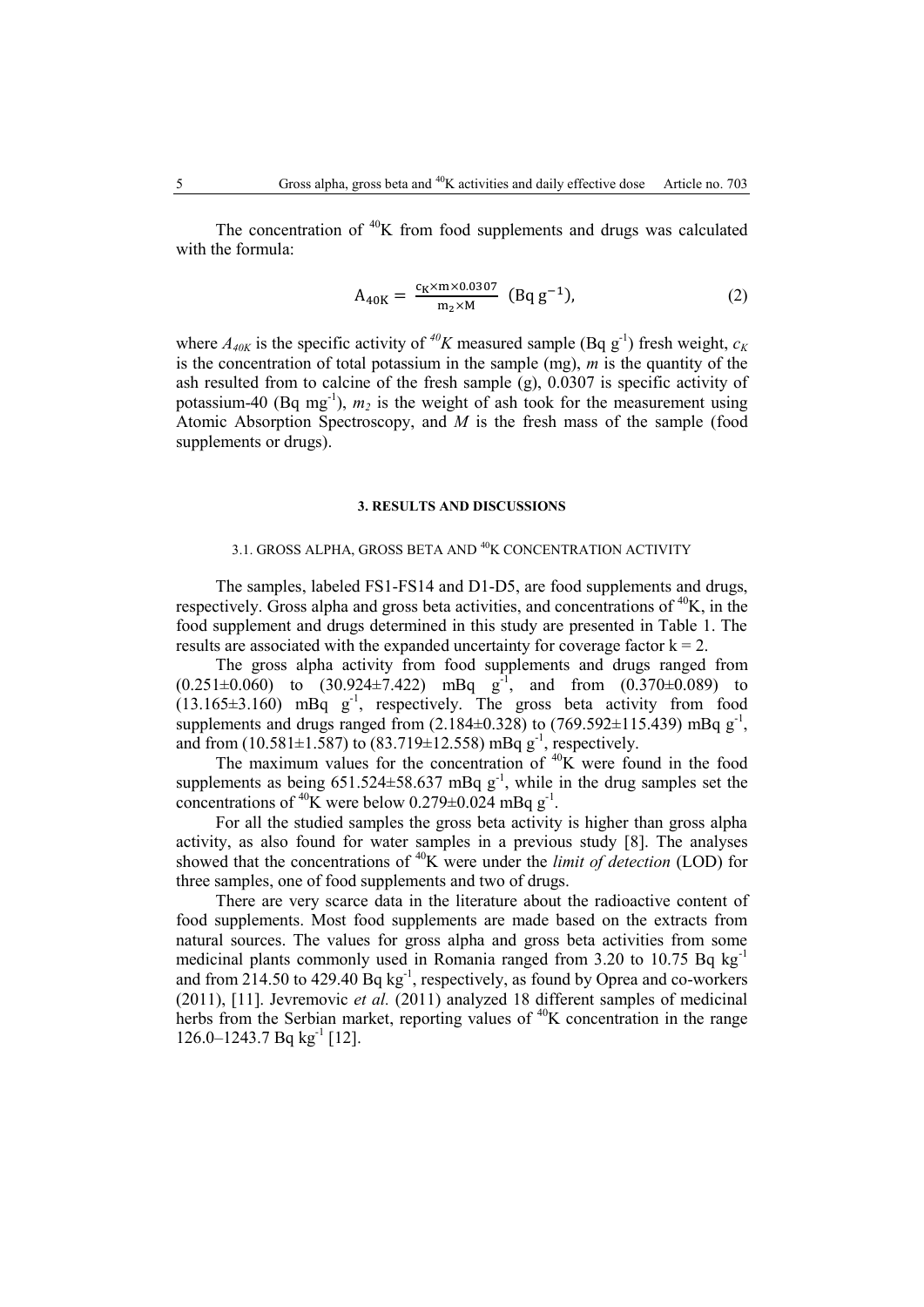# *Table 1*

| mvestigated tood supprements and drugs from Galati, reomania, 2015 |                                   |                   |                     |                      |  |  |
|--------------------------------------------------------------------|-----------------------------------|-------------------|---------------------|----------------------|--|--|
| Sample<br>code                                                     | The base substance                | A alpha           | A beta              | A $^{40}$ K          |  |  |
| FS1                                                                | choline, lecithin extract         | $8.755 \pm 2.101$ | $84.141 \pm 12.621$ | $81.515 \pm 7.353$   |  |  |
| FS <sub>2</sub>                                                    | vitamins, minerals extract        | $1.461 \pm 0.351$ | 126.368±18.955      | 239.228±21.530       |  |  |
| FS3                                                                | lucerne extract                   | 30.924±7.422      | 769.592±115.439     | $651.551 \pm 58.637$ |  |  |
| FS4                                                                | plants extract                    | $6.154 \pm 1.477$ | 376.699±56.505      | $101.562 \pm 9.136$  |  |  |
| FS5                                                                | extract from marine algae         | $7.246 \pm 1.739$ | 240.589±36.088      | 412.229 ± 37.100     |  |  |
| FS6                                                                | fish oil                          | $0.251 \pm 0.060$ | $2.184\pm0.328$     | $0.061 \pm 0.005$    |  |  |
| FS7                                                                | enzimes extract                   | $1.840\pm0.442$   | 104.904±15.736      | 80.333±7.230         |  |  |
| FS8                                                                | C vitamin extract from<br>rosehip | $5.100 \pm 1.224$ | 85.800±12.870       | $1.884\pm0.170$      |  |  |
| FS9                                                                | sylibium extract                  | $5.460 \pm 1.311$ | 28.328±4.249        | 19.160±1.724         |  |  |
| <b>FS10</b>                                                        | vitamins extract                  | $0.453\pm0.109$   | $361.674\pm54.251$  | $5.663\pm0.341$      |  |  |
| <b>FS11</b>                                                        | minerals extract                  | $1.540 \pm 0.370$ | 99.334±14.900       | 176.855±15.916       |  |  |
| <b>FS12</b>                                                        | pancreatic enzymes extract        | 25.509 ± 6.122    | 169.077±25.362      | 37.929±3.415         |  |  |
| <b>FS13</b>                                                        | mint oil extract                  | $2.67 \pm 0.640$  | 37.304 ± 5.595      | $<$ LOD              |  |  |
| <b>FS14</b>                                                        | L-arginine extract                | $0.578 \pm 0.139$ | 24.818 ± 3.723      | $0.226 \pm 0.020$    |  |  |
| D <sub>1</sub>                                                     | acetylsalicylic acid              | 13.165 ± 3.160    | 83.719±12.558       | $0.033 \pm 0.003$    |  |  |
| D2                                                                 | carbamazepine                     | $4.235 \pm 1.016$ | $10.581 \pm 1.587$  | $0.275 \pm 0.025$    |  |  |
| D <sub>3</sub>                                                     | pentoxifylline                    | $1.635 \pm 0.392$ | 18.499±2.775        | $0.279 \pm 0.024$    |  |  |
| D4                                                                 | midodrine                         | $4.250 \pm 1.020$ | $61.280 \pm 9.192$  | $<$ LOD              |  |  |
| D <sub>5</sub>                                                     | dexketoprofen                     | $0.370 \pm 0.089$ | 49.200±7.380        | $<$ LOD              |  |  |

Gross alpha, gross beta, and <sup>40</sup>K concentration activities, A (mBq  $g^{-1}$ ), fresh weight, in the investigated food supplements and drugs from Galati, Romania, 2015

The highest gross beta activity and  ${}^{40}$ K concentration were found for the same sample, FS3. The explanation would be that this food supplement is based on lucerne (alfalfa), and the high concentration of potassium recommended this supplement to be used for its alkalinizing properties, which is specified in the prospectus. Also, the concentration of potassium for FS3, which is  $21.22 \text{ mg g}^{-1}$ fresh weight (data not shown), is similar to the results found by Mielmann *et al.* (2017) [13]. The lowest gross alpha activity and gross beta activity were found in the sample FS6, based on fish oil, probably due to the low capacity of binding the natural radionuclides in oil extraction.

As regards the drug samples set, the highest gross alpha activity and gross beta activity were found in the drug sample D5. In this set, the highest concentration of potassium was found in sample D3.

There are high correlation coefficients between gross alpha activity and gross beta activity (0.646), and between the values of gross beta activity and concentration of potassium (0.778) from all the studied samples.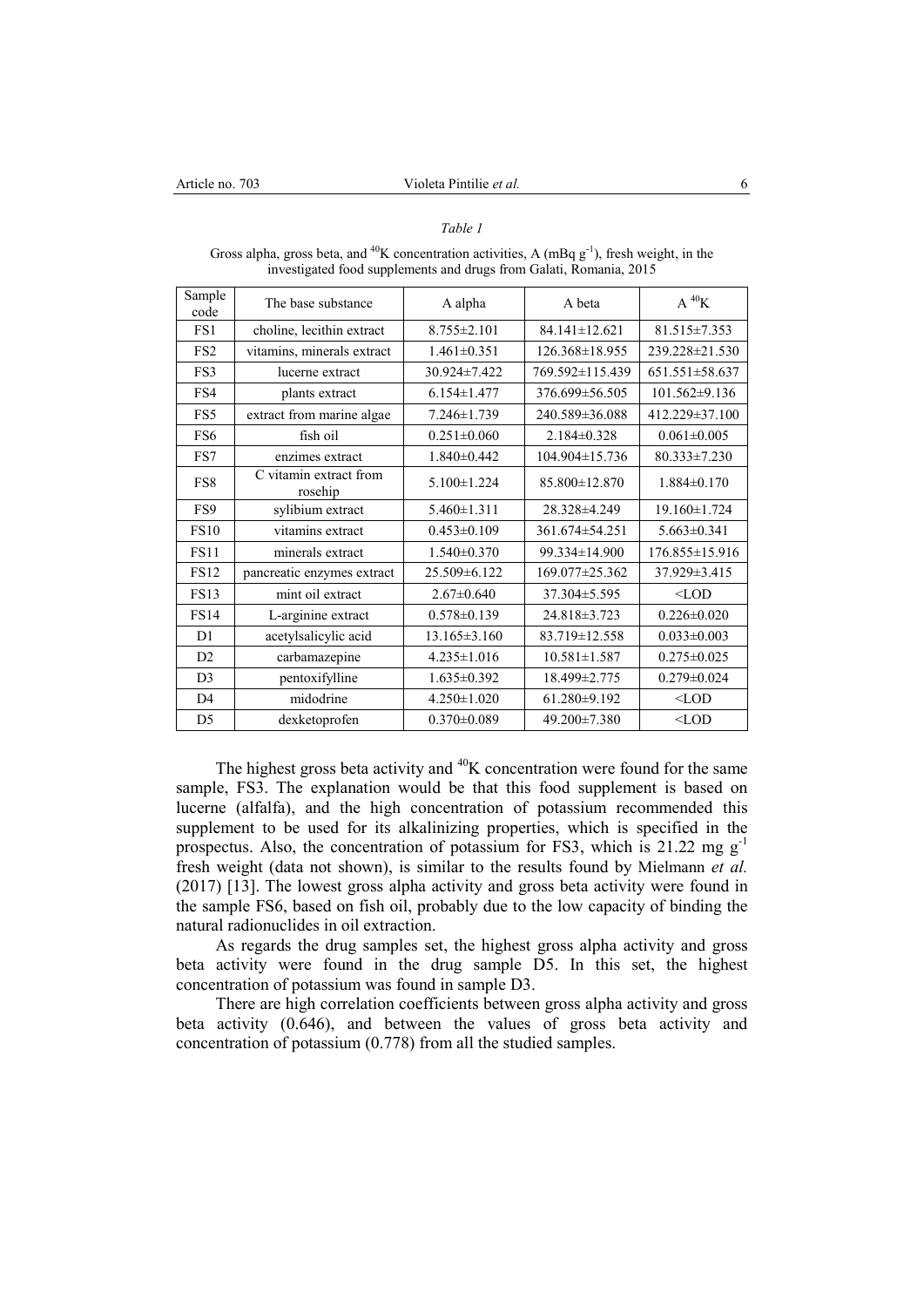### *Table 2*

The daily effective dose due to the ingestion of natural radionuclides from food supplements and drugs from Galati, Romania, 2015

| Sample          | The daily effective dose due to ingestion of radionuclides: |                              |                                               |  |
|-----------------|-------------------------------------------------------------|------------------------------|-----------------------------------------------|--|
|                 | $^{210}Po$                                                  | $\overline{^{228}\text{Ra}}$ | $^{40}$ K                                     |  |
| code            | (nSv per daily dose)                                        | (nSv per daily dose)         | $(nSv \times 10^{-3} \text{ per daily dose})$ |  |
| FS1             | $11.031 \pm 2.521$                                          | 60.960±9.144                 | $530+47$                                      |  |
| FS <sub>2</sub> | $1.965 \pm 0.421$                                           | 97.744±14.662                | $1662 \pm 149$                                |  |
| FS3             | 97.409 ± 8.906                                              | 1393.924±209.089             | $10603 \pm 954$                               |  |
| FS4             | $12.474 \pm 1.772$                                          | 439.009 ± 65.851             | $1064 \pm 95$                                 |  |
| FS5             | 22.903±2.087                                                | 437.261±65.589               | $6732 \pm 605$                                |  |
| FS6             | $4.017 \pm 0.072$                                           | $20.122 \pm 3.018$           | $5.0 \pm 0.4$                                 |  |
| FS7             | $3.478 \pm 0.530$                                           | 114.005±17.101               | 784±71                                        |  |
| FS8             | $9.180 \pm 1.469$                                           | 88.803±13.320                | $18\pm2$                                      |  |
| FS9             | $6.753 \pm 1.573$                                           | $20.144\pm3.022$             | $122 \pm 11$                                  |  |
| <b>FS10</b>     | $2.309 \pm 0.131$                                           | $1059.063 \pm 158.859$       | $149 \pm 8$                                   |  |
| <b>FS11</b>     | $3.925 \pm 0.444$                                           | 145.538±21.831               | $2328 \pm 210$                                |  |
| <b>FS12</b>     | $62.474 \pm 7.347$                                          | 238.097±35.715               | $480\pm43$                                    |  |
| <b>FS13</b>     | $12.496\pm0.769$                                            | 100.385±15.058               |                                               |  |
| <b>FS14</b>     | $1.540\pm0.167$                                             | 38.016 ± 5.702               | $3.0 \pm 0.3$                                 |  |
| D <sub>1</sub>  | 35.569±3.791                                                | 130.061±19.509               | $0.5 \pm 0.04$                                |  |
| D2              | $1.906 \pm 1.220$                                           | 2.738±0.411                  | $0.6 \pm 0.05$                                |  |
| D <sub>3</sub>  | $4.067 \pm 0.471$                                           | 26.457±3.969                 | $3.5 \pm 0.3$                                 |  |
| D <sub>4</sub>  | $2.272 \pm 1.224$                                           | 18.837±2.826                 |                                               |  |
| D <sub>5</sub>  | $0.358 \pm 0.107$                                           | $27.376\pm4.106$             |                                               |  |

# 3.2. EQUIVALENT EFFECTIVE DOSE

Based on the data obtained from the analyses, the daily effective doses due to intake of natural supplements and drugs were calculated. In order to calculate the exposure of people to ionizing radiation through the ingestion of natural radionuclides from food supplements and drugs, the gross alpha activity and the gross beta activity were assumed to be from the contribution of  $^{210}$ Po and  $^{228}$ Ra, respectively. These radionuclides have the highest dose conversion factor and are the most radiotoxic alpha and beta emitters. Also, the daily effective dose due to ingestion of <sup>40</sup>K was assessed.

The daily effective dose due to ingestion of radionuclides from food supplements and drugs are presented in Table 2. In order to calculate the daily effective dose there were used the following dose conversion factors published by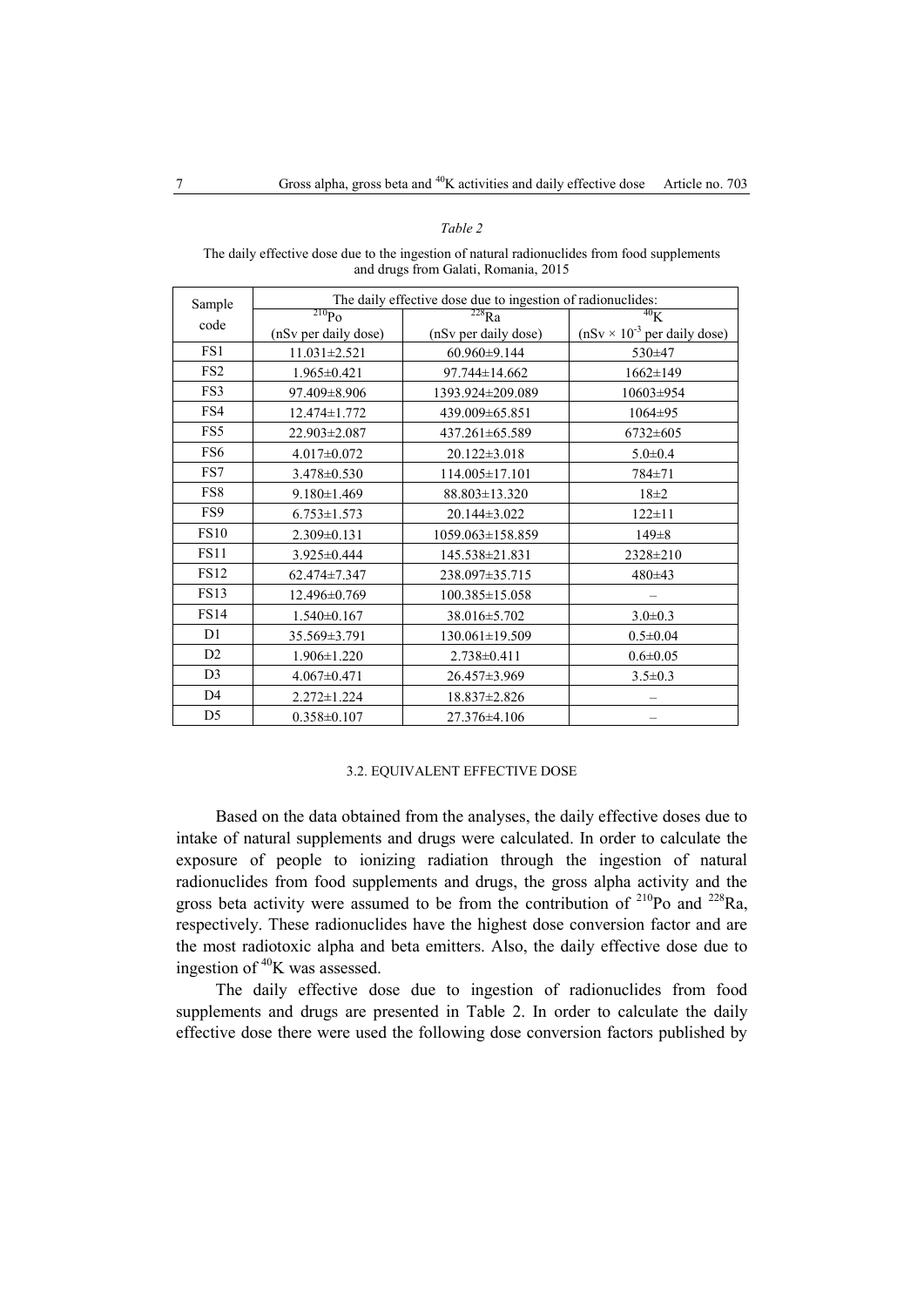the World Health Organization [14]:  $1.2 \times 10^{-6}$  Sv Bq<sup>-1</sup> for <sup>210</sup>Po,  $6.9 \times 10^{-7}$  Sv Bq<sup>-1</sup> for <sup>228</sup>Ra, and  $6.2 \times 10^{-9}$  Sv Bq<sup>-1</sup> for <sup>40</sup>K. The daily intake of natural supplements and drugs was considered accordingly to their specifications.

The daily effective dose for all the samples investigated ranged as following: from (0.358 $\pm$ 0.107) to (97.409 $\pm$ 8.906) nSv per daily dose, assigned to <sup>210</sup>Po, from  $(2.738\pm0.411)$  to  $(1393.924\pm209.089)$  nSv per daily dose, assigned to <sup>228</sup>Ra, and the level of  ${}^{40}$ K was below (10.604±0.954) nSv per daily dose.

The values for the effective dose assigned to  $^{210}$ Po are below the WHO recommended reference daily effective dose of 273 nSv day<sup>-1</sup>, while the results for the daily effective dose assigned to the  $^{228}$ Ra revealed values higher than the recommended value of the effective daily dose for the samples FS3, FS4, FS5 and FS10. However, for sustaining this statement, determinations of  $^{228}$ Ra from this sample should be performed. Regarding the effective doses due to the ingestion of  $40K$  from food supplements, these are below the daily recommended value. The highest effective dose assigned to <sup>40</sup>K was found in FS3, as expected, because in this sample it was found the highest concentration of  ${}^{40}$ K.

### **4. CONCLUSIONS**

This study was carried out in order to evaluate the gross alpha and gross beta activities and the concentration of  ${}^{40}$ K in several food supplements and drugs. Also, the daily effective doses due to ingestion of natural radionuclides through intake of food supplements and drugs were estimated to assess the radiological health risk for adults. The values for daily effective dose calculated to assign gross alpha activity as being due to  $^{210}$ Po are lower than the recommended value. Starting from the assumption that the entire gross beta activity is due to  $228$ Ra radionuclide, values for daily effective dose higher to the WHO recommended dose were obtained for four food supplements. Whereas the consumption of the food supplements and drugs occurs for defined time period, for a good estimation of the effective dose due to ingestion of radionuclides from food supplements it is necessary to determine at least the concentrations of the radionuclides with the highest dose conversion factor, namely  $^{210}$ Po and  $^{228}$ Ra, which are the most radiotoxic natural isotopes. This represents the subject of future studies.

*Acknowledgements.* The authors would like to express their gratitude to the technical support of INPOLDE international interdisciplinary network laboratories established at *Dunarea de Jos* University of Galati within the European funded project Romania-Ukraine-Republic of Moldova MIS ETC code 1676 and, also, to the technical support of Ionizing Radiation Hygiene Laboratory, Department of Public Health Galati.